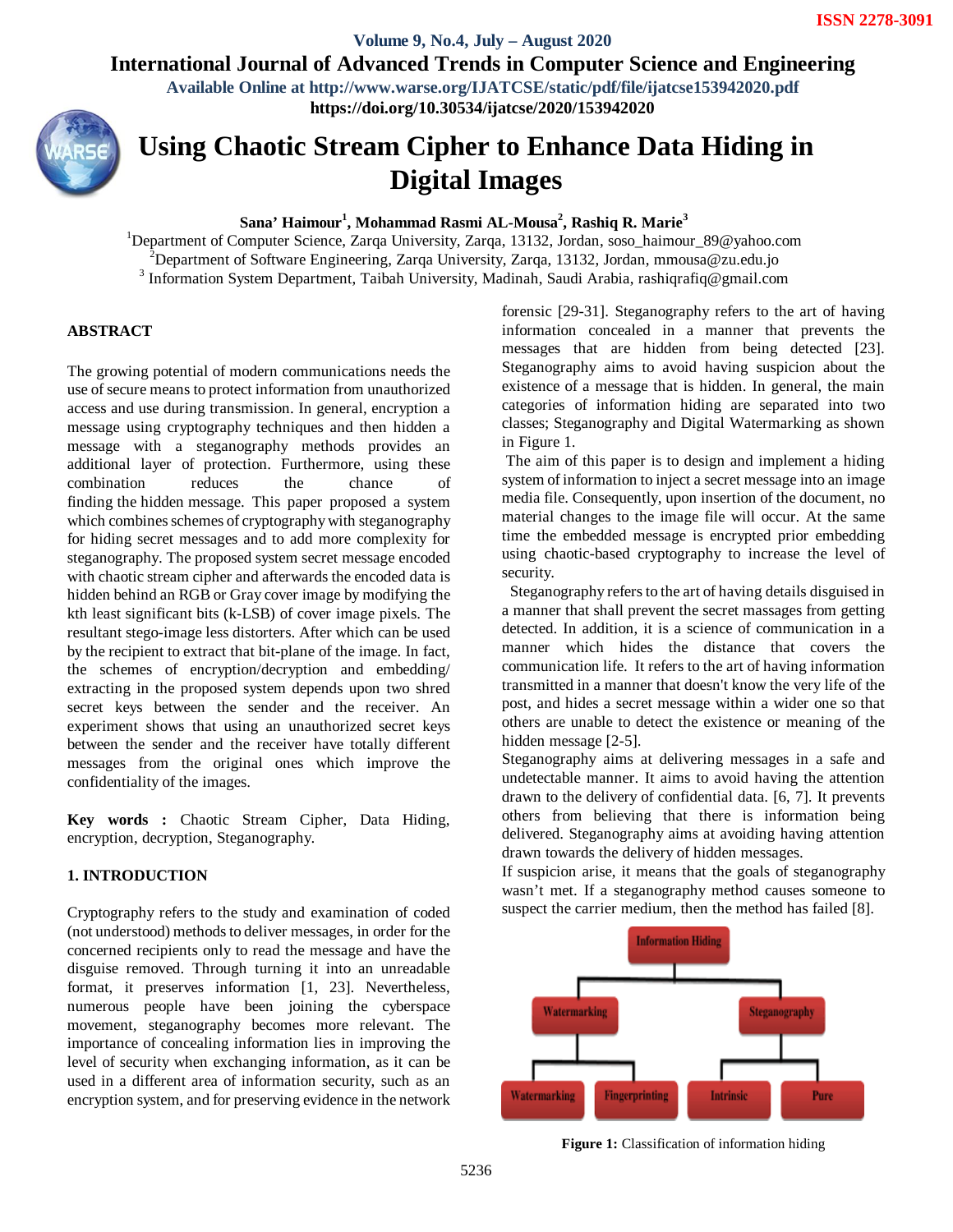Figure 2 shows the basic model of steganography. This model involves a carrier, a password and a massage. Carrier may be called the cover-object, which includes the message. It provides assistance in hiding the existence of a message.



**Figure 2:** The basic model of steganography.

The relation of encoder and decoder of a stegosystem represented, by as the following [10]:

$$
Z = f
$$
 (C, M, Ks) and M = f-1 (Z, Ks) (1)

Where Z is the stego-object, C is the cover-object, M is the message, and Ks is the stego-key.

Within various media types, secret message can be hidden. Nowadays, most steganography hide information within images. Doing that is easy.

Regarding the most important property of the cover source, it's represented in the amount of data which can be hidden. If the image got distorted or a piece of music sound became different from the original sound, the cover source shall be deemed as suspicious. In this case, the messages shall become suspicious and checked.

The image being pieces of data that most frequently exchanged over the internet. An advantage in using images for data hiding is they represent an innocent medium, since it is possible to access any pixel of the image at random.

Usually, digital color images get stored in 24-bit formats. Regarding the use of the color format of RGB, it is called (true color). Regarding all the color variations of the pixels of the image which format is24-bit, they are created through using 3 main colors: green, red and blue, with 8 bits representing each primary color. Therefore, there can be 256 different amounts of red, green, and blue in a single pixel, adding up to more than sixteen million variations. That shall lead to having more than sixteen million colors. The larger the amount of colors which may be presented, the larger the size of the file shall be [14], [15], [16].

Usually, spread spectrum communication is ideal used in Radio Frequency (RF) communication as it main component is noise. However, spread spectrum in image treat the cover image as noise or through having the pseudo-noise added to the cover image [7]. There are three keys used in the SS

(Spread Spectrum) method. The keys are used for the message encryption for seed the pseudo-random noise generator and to interleave the secret data in order to spread it over the image. There are steganography techniques. Such techniques include the following:

- Steganography of spread spectrum
- Statistical steganography,
- Steganography of Cover generation

Through the section below, the researcher sheds a light on the description of the LSB because it is the selected technique in the project.

## **2. CRYPTOSYSTEM BASED ON CHAOTIC SYSTEM**

Regarding the Chaotic systems, they have several significant properties. Such properties include: having sensitive dependence on system parameters and initial conditions. These parameters suit strong cryptosystem requirements. Recently a growing number of researchers have been working in this area, resulting in a variety of cryptosystem designs based on chaotic systems.

A cryptosystem (cipher) is considered an algorithm that converts the plaintext (i.e. original message) into a ciphertext (i.e. scrambled message). It turns the message into its initial form. The transformation of a message from plaintext into ciphertext is regulated by a key. This key is called (encryption). The transformation from ciphertext into plaintext is regulated by a key. This key is called (decryption). Denote the plaintext and the ciphertext by P and C, respectively. The procedure of the encryption of a cipher may be described as follow  $C = E(P, K_e)$ :

Whereas  $K_e$  refers the encryption key and E ( ) is the encryption function. Regarding the procedure of the decryption of a cipher may be described as follows:  $P=D(C,$  $K_d$ ), see Figure 3.



**Figure 3:** Encryption-Decryption Process [28]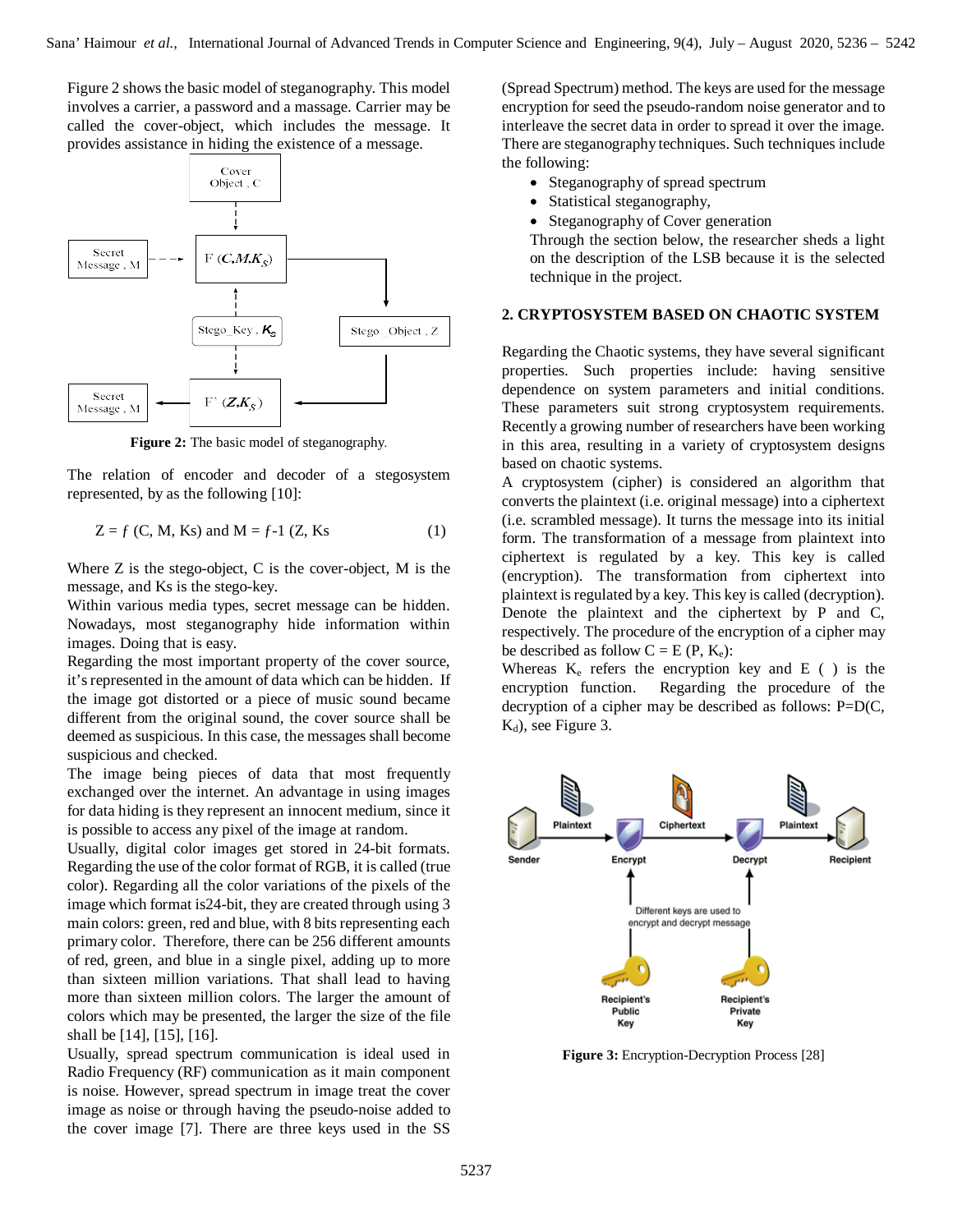## **2.1 Symmetric and Asymmetric Cipher**

There are two types of ciphers that fill  $K_e$  and  $K_d$  relationship, the cipher is referred to as a private-key cipher or a symmetric cipher when  $K_e= K_d$ (Crypto-Key). Regarding the key of encryption, it must get transmitted from the sender to the recipient through an encrypted special channel for private-key ciphers.

The cipher may be named a public-key or asymmetric cipher when  $K_e$  not eqaul  $K_d$ . The encryption key  $K_e$  is released for public –key ciphers, and the key of decryption  $K_d$  is kept private for which there isn't any additional secret channel needed for the transfer of the key.

Regarding the main problem with symmetric key cryptosystems, it lies in the secret key k which shall be shared between the sender and the recipient. Nevertheless, one could overcome that problem through sharing the secret key through employing a secure channel or through employing asymmetric cryptosystem.

### **2.2 Block and Stream Ciphers**

Ciphers can be divided into two groups in accordance with the encryption structure.

This structure consists from stream ciphers and block ciphers. Block ciphers encrypt block by block the plai n text block, and mapping each block with the same size int o another block. Flow ciphers encrypt the plain text through employing the encryption key powered by a pseudo-random (called key-stream). Regarding the binary additive stream cipher, it is a synchronous stream cipher in which binary sequences are the key-stream, plaintext and ciphertext.

#### **2.3 Chaotic Systems**

Chaotic refer to the systems that are nonlinear and show a random behavior for a specific set of system parameter values. Now, there is a great number of chaotic systems available, both physical and mathematical, which could theoretically act as hardware and software for encryption and decryption. The nonlinear simple systems which obey iterative dynamics are considered as potential generators of dynamics that are complicated, as mentioned in [22]. It is this complexity that takes on significance in cryptographic encryption / decryption algorithms.

#### **2.4 Properties of Chaotic Systems**

In the light of the initial phase of the deterministic system; in general, the nonlinear system, it is well understood that predication may be made on the future states of the system. Long-term prediction is however difficult for chaotic systems. On initial conditions, the chaotic system is reactive. Characterize chaotic dynamics by the following properties. The significant features of instability are its intense

vulnerability to the system's initial conditions. Slight difference in the direction of the initial conditions causes completely difference. Two trajectories, which at first are very similar, diverge in an exponential manner within a short duration for different parameter values.

#### **2.5 Characteristics of the Chaotic Maps**

Most properties of the chaotic maps relate to some requirements in the sense of cryptography, such as mixing and diffusion. Chaotic cryptosystems thus have more practical and useful applications.

Regarding the logistic map, it is a simple mathematical model. It shows complex bewildering behavior. It's a simple form of the chaotic process. However, it is often employed to describe the biological population growth [22].

Later [24] the logistic map was studied as the generator of pseudorandom numbers, and is provided through:

$$
X_{n+1} = F(X_n) = \lambda X_n (1 - X_n), \dots
$$
  
where  $\dots X_n \in (0,1)$  and  $\dots \lambda \in (3.96, 4]$ 

Where;  $X_n$  and  $\lambda$  are the system variable and parameter, respectively. *n* is the number of iterations. Based on initial value  $x_0$  and a parameter  $\lambda$ ; the series  $\{X_n\}$  is measred. In the present project, for meeting the goals of the chaotic cryptosystem, the researcher refer to  $x_0$  and  $\lambda$  as the initial state of the logistic map [24].

Figure 4 as suggested by Ref. [24] displays the bifurcation diagram of that map. That's a plot of the logistic map as a function of  $\lambda$ . For  $0 \le \lambda \le 1$ ; the trivial solution is considered as the only point that is fixed. For  $1 \le \lambda \le 3$ ; the researcher have a non-trivial fixed point. For  $3 \le \lambda \le 3.57$ , the map shows the phenomenon of the periodic doubling. For  $3.57 < \lambda \leq 4$ , the map became chaotic.

At last, the researcher found that the chaos values get generated in the complete range between 0 and 1. In addition, it's presumed that the above map has good qualities as a pseudorandom number generator when  $\lambda \approx 4$ 



**Figure 4:** Bifurcation diagram for the Logistic Map [24]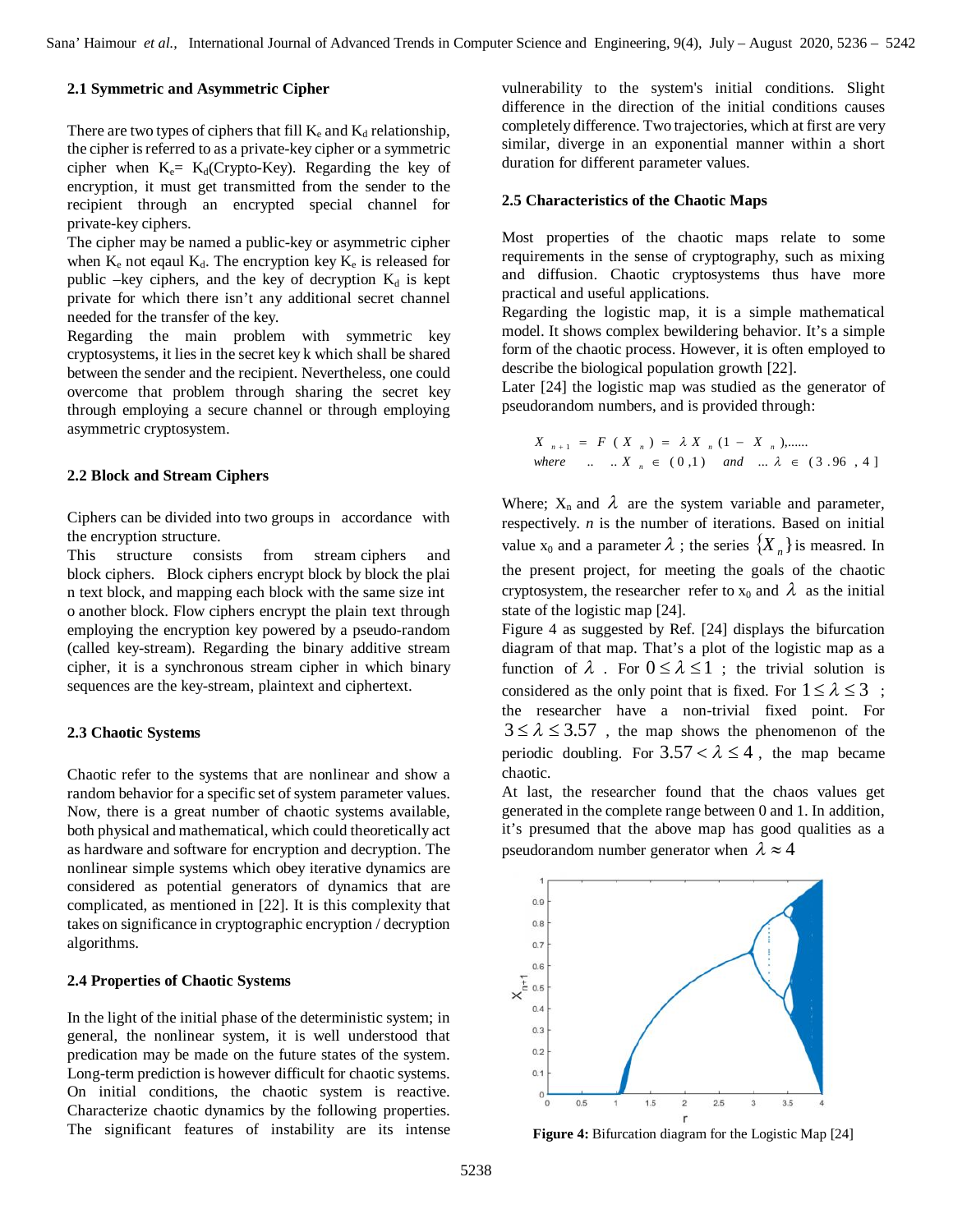The logistic map for binary key stream generation for cryptographic applications as mentioned in [24], is of the form  $X_{n+1} = 3.999 X_n (1 - X_n), X_n \in (0,1), X_0 \in (0,1)$ , i.e. we fixed the value of  $\lambda$ .

## **2.6 Chaotic Encryption Technique**

In 1998, Baptista proposed a method of Chaotic Encryption. This method is better than the methods of traditional encryption which are employed today. Regarding the chaotic encryption, it's considered as trends in the field of cryptography. It employs chaotic system properties. Such properties include: sensitivity to the initial condition. They including having much information [25].

The chaotic systems are considered sensitive to initial conditions. They are sensitive to system parameters. When it comes to a specific set of parameters within a chaotic regime, 2 initial close conditions shall lead the system into trajectories that are divergent. Therefore, the scheme of encryption / decryption may be obtained in case the parameters are selected as "Keys" and "Trajectories" get employed for encryption/decryption [26-27].

The chaos scheme is symmetrical. The same parameters are employed for encryption and decryption. The initial conditions and parameters form a large key space that shall improve the protection of the code.

## **2.6.1 Chaotic stream cipher**

A common method for building a stream cipher is represented in employing pseudorandom sequence generator and mask the plaintext. That can be done through employing the output of the keystream generator in the aim of having the cipher text produced. Several stream ciphers were proposed in the relevant literature [21, 24]

In this project, the researcher employed a binary sequence generators. He employed them based on the chaotic Logistic map. This function is examined for generating pseudorandom binary keystream for stream cipher application. Regarding the encryption step, it consists from a simple bitwise XOR operation of the plaintext binary sequence with the keystream binary sequence to have the sequence of ciphertext binary produced [24].

To decrypt the message, at the receiver side, The Logistic Map is iterated with the same initial condition as much times as indicated by the Ciphertext to produce the same pseudorandom bit stream the inverse operation (another "xor") is done. . The encryption / decryption key (crypto-key) is represented by the initial condition  $x_0$ .

## **2.6.2 Chaotic pseudorandom bits generator**

The generation of a pseudorandom binary sequence from the orbit of the logistic map requires mapping the system's state. Look at Figure 5. A simple method to turn a real number

 ${X_n}$  into a discrete bit symbol  ${Z_i}$  is represented in employing a threshold function [24]:



**Figure 5:**:block diagram of Pseudo Random Bit Generator (PRBG)

Here, c is an appropriately chosen threshold value for  $x_i$ : For balanced binary sequence  $\{z_i\}_{i=1}^{\infty}$  ${z_i}_{i=0}^{\infty}$  should be selected such that the likelihood of  $X_i < c$  is equal to that of  $X_i \geq c$ 

As mentioned by [24], it is proved that, for  $\lambda \approx 4$ , the logistic map is ergodic, which implies that  $\forall i$  and almost  $\forall X$ <sub>0</sub>:

1.  $z_i$  and  $z_{i+1}$  behave as if they are independent statistically,

**2**.  $z_i$  is likely to be 0 or 1equally.

The two symbols 0 and 1 are equally likely to occur for almost all  $x_0$ ; it is also true that, for any positive integer  $m$ , all  $m$ -bit strings occur with equal probability. This is the primary reason behind selecting the parameter  $\lambda$  =3.9996. For the logistic map, 0.5 is approximately the middle of the maximum and minimum of the  $x_i$  values, thus,  $c = 0.5$  shall be a deemed as a perfect choice [24].

## **3. DEVELOPED CRYPTSTEG SOFTWARE**

In this project, two layers of security will be used to secure the hidden information and to add more complexity for steganalysis. The information will be hidden in a cover image through employing the combines schemes of cryptography and Steganography in one system called CryptSteg .Then the stego-image will be sent via insecure channel to the receiver who will retrieve the hidden information using inverse steganography [23].

Regarding the steganography, it is not intended for it to replace cryptography. In fact, it is intended for the steganography to supplement the cryptography. If a message got encrypted and hidden through employing the steganographic method, it shall provide an additional layer of protection. It shall reduce the probabilities of having the hidden message detected. In fact, the system of CryptSteg consists from 2 primary processes [23].

- **Embedding the secret message in a cover Image;**  by firstly scramble the contents of a message, chaotic encryption then canceling the existence of the message, and
- **Extracting the secret message from the stego-image;** by firstly retrieving the data then unscramble it.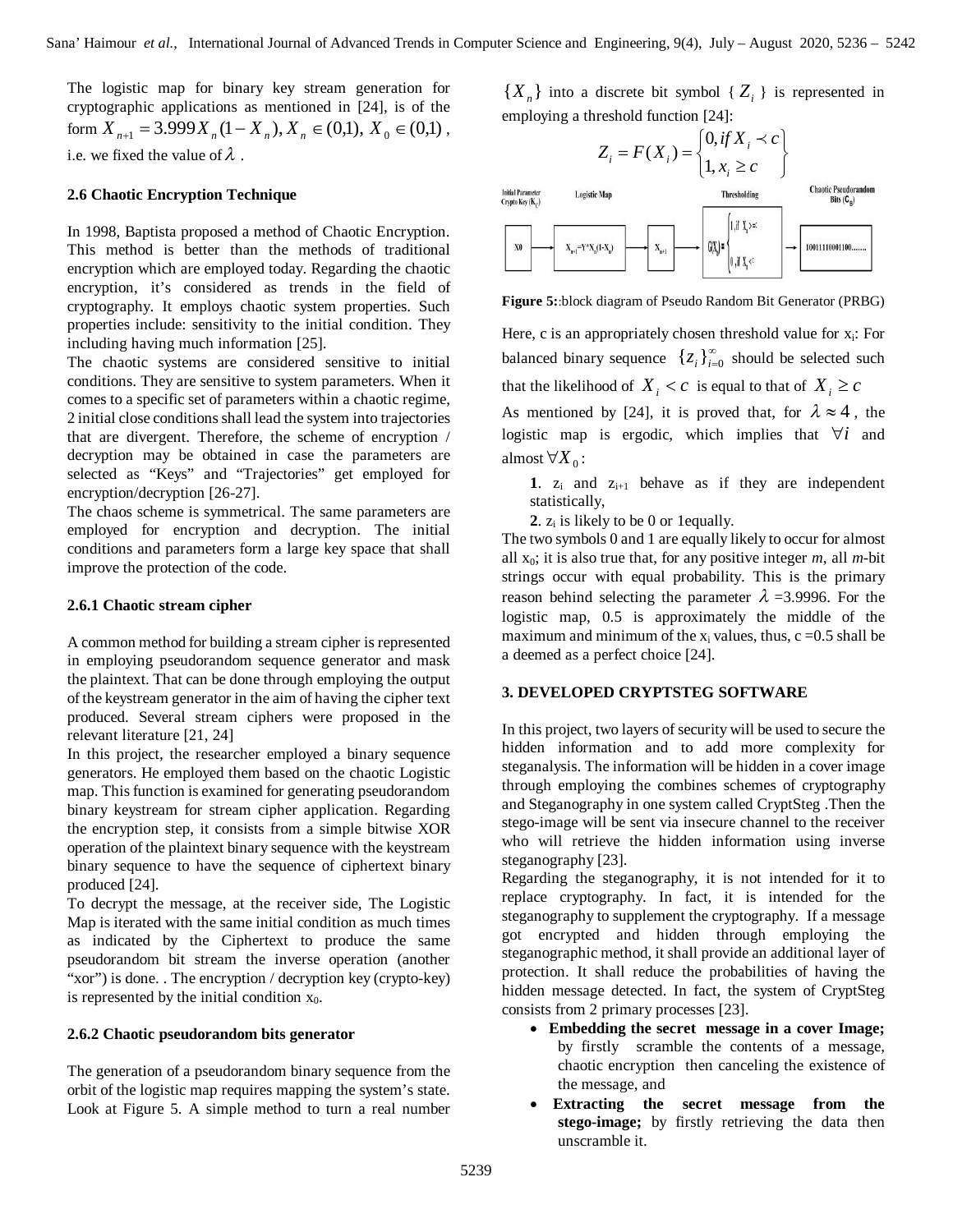### **3.1 Embedding the Secret Message**

By this process the sender who wishing to send a *secret message* to the receiver will conceal the existence of this message through embedding it in the *cover image*. However, the hiding process consists of two algorithms: *Encryption algorithm* and *embedding algorithm.*

## **3.1.1 Encryption Algorithm**

**Input:** Plaintext Message, Crypto-key

### **Output:** Ciphertext Message

The steps of the encryption algorithms are as follows:

**Step1:** Read the plaintext ( secret message ) and convert it to a stream of binary bits ( $0$ 's and  $1$ 's), say, { $X_n$ :  $n=1,2,3,\ldots,N\}$ , where N number of bits.

**Step2:** Choose a secret key (Crypto Key), say *K<sup>c</sup>* .

**Step3:**Generate a sequence of a pseudo chaotic random numbers of size N using the Logistic Function described in Chapter 4, say,  ${Y_i: i=1,2,3,...N}$ .

**Step4:** Generate a stream of binary bits, say  $\{Z_n: n=1, 2, 3...\}$ N}, by applying the threesholding technique on the resulted sequence.

**Step5:** Apply the XOR operation between both the generated binary bits in step1 and Step 4, to get a stream of binary bits  ${Cn: n=1, 2, 3, ..., N}$ 

 $C_n = X_n$  xor  $Z_n$  (*N: number of bits*)*.* 

**Step6:** Covert the sequence of binary bits resulted in step5, and convert it characters to produce the cipher text, which will then forward to the Embedding Algorithm. Figure 6 shows the block diagram of encryption algorithm.



**Figure 6:** Block Diagram of Stream Chaotic Encryption

#### **3.1.2 Embedding Algorithm**

The embedding algorithm takes the encrypted message and scatters it randomly throughout a selected *cover- image* and produce the *stego-image.* 

**Input:** encrypted secret message, Cover Image, Stego-key **Output:** Stego-image

The following algorithm presents the steps of the process: **Step1:** Read the encrypted form of the secret message and convert it to a stream of binary bits.

**Step2:** Generate a secret key (*Stego-key*), K<sub>s</sub>, for embedding process.

**Step3:** Use the stego-key to be the seed to generate a sequence, say  ${R_n}$ , of integer random numbers of size N.

**Step4:** Choose a Cover image, say I<sub>wxh</sub>, where *w* and *h* are image's width and height, respectively.

**Step5:** Embed the secret message in the pixels of the cover image according to the values obtained in Step3 to locate the positions of pixels in the cover image for the purpose of embedding.

**Step6:** Use the Least Significant Bit (LSB) technique to hide the binary bits of the Cipher text in the cover image.

Note that the generated *Stego-key* in step2 above is depending on the secret text, so each time we run the system and changing the secret text then the *Stego-key* will changed.

Also in Step5 the sender have options of use *k*-LSB, where  $k=1, 2, 3, 4$  (1LSB, 2LSB, 3LSB or 4LSB). That's mean when he/she choose 1-LSB then he/she can embed one bit of the secret message in a pixel of the cover image, and similarly if he/she choose 2LSB then he/she can embed 2 bits in a pixel of the *cover image* and so on.

It is necessarily for the receiver to know what is number of LSBs was used by the sender in embedding the secret message for each pixel in the cover image. In fact the choosing of any of LSB options depend upon a previous agreement between the sender and the receiver.

In this process the receiver will try to get the recovered text *(secret text*) form the received *stego-image* and this will accomplish through two the algorithms, *Extracting Algorithm* and *Decryption Algorithm*, as follows:

## **3.1.3 Extracting Algorithm**

In fact, this algorithm is a reverse order of the embedding algorithm. The process of extracting the secret information from the stego-image *Snxm* is as follows:

**Input**: stego-image, Stego-key

**Output:** encrypted secret message

**Step1:** Read the *stego-image, SW\*H*

**Step2:** Enter the *Stego-key*, K<sub>s</sub>, which is the same key that was used in embedding algorithm to generate a sequence integer random numbers.

**Step3:** Extract the secret message from the *stego-image* following the random sequence of random numbers generated in step 2 to locate the positions of the *stego-image* pixels that was used in embedding process.

**Step4:** Depend upon a previous agreement one of the of LSB's types, i.e., 1LSB, 2LSB, 3LSB or 4LSB.

**Step5:** Concatenate the retrieved binary bits from the Stego-image.

**Step6:** Convert the resultant stream of bits of Step *5* to the corresponding characters which will form the cipher text of the secret message, which then forward to the decryption process.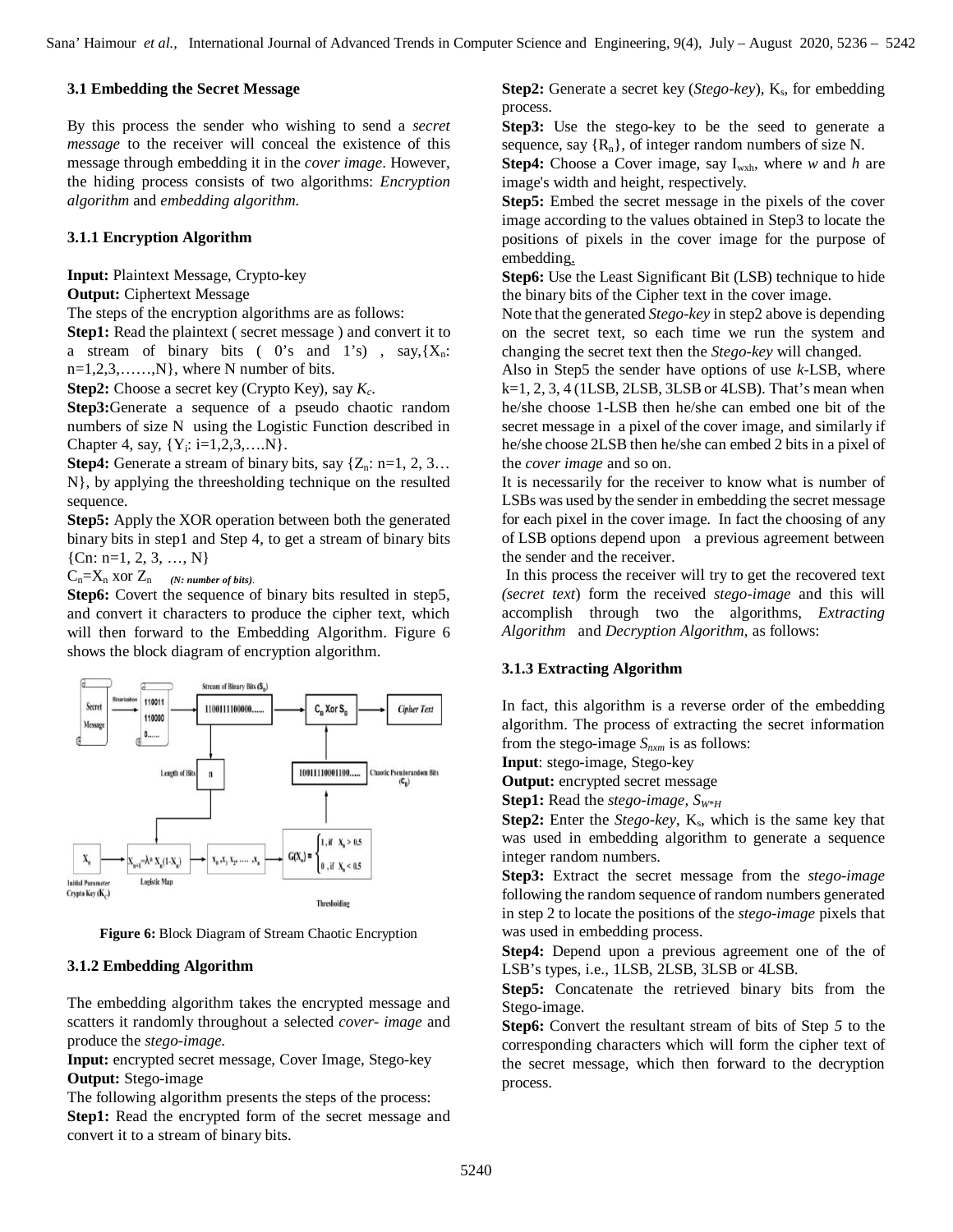## **3.1.4 Decryption Algorithm**

The decryption process operates as follows:

**Input**: Encrypted secret message, Crypto-key

**Output**: Plain text of the secret message

**Step1**: Read the Ciphertext of the secret message obtained from the extracting algorithm and convert it to a stream of binary bits ( 0's and 1's), say,  $\{X_n: n=1,2,3,...,N\}$ .

**Step2:** Enter the secret key (Crypto Key), K<sub>c</sub>, .The same key that was used in the encryption algorithm.

**Step3:** Generate a sequence of a pseudo chaotic random numbers of size N using the Logistic Function described in Chapter 3, say,  ${Y_i: i=1,2,3,...N}$ .

**Step4:** Generate a stream of binary bits, say  $\{Z_n: n=1, 2, 3, \ldots, \}$ N}, by applying the threesholding technique.

**Step5:** Apply the XOR operation between both the generated binary bits in step1 and Step 4, to get a stream of binary bits  ${P_n: n=1, 2, 3, \ldots, N}$ 

 $P_n = X_n$  xor  $Z_n$ 

**Step 6:** Convert the resultant stream of binary bits in step 5 to the correspond characters to form the recovered plaintext (secret message). Fig 7. shows the block diagram of the methodology of the *CryptSteg* system



**Figure 7:** The Methodology of CryptSteg System [23]

## **3.2 Security of the CryptSteg System**

The security of the developed system for hiding an encrypted data in a cover image lies in the following main points:

- 1- The system combines private-key cryptography and the private-key steganography techniques in one system, i.e. the secret message is encrypted using the chaotic cryptography technique and then the encrypted message is embedded in the *cover image*
- 2- The chaotic encryption/decryption is of type symmetric that is used a secret key (crypto-key), K<sub>c</sub>, shared between the sender and the receiver. This key is one-time password, i.e. it is changed each time the system is running.
- 3- Similarly, the embedding/extracting processes depending on a secret *key (Stego-key), K<sup>s</sup> .* shared

between the sender and the receiver. This key is one-time password, i.e. it is changed each time the system is running.

- 4- The embedding process is depending on random choosing of the *cover image* pixels that are candidate for embedding the binary bits of the encrypted secret message.
- 5- The *stego-key***, K<sup>s</sup> ,** depend secret message size, as the secret message change the *stego-key*, as well, will change.
- 6- There are a data base of cover images so it will change each time the sender(Alice) going to send secret data to the receiver (Bob), this is to remove the suspicion of the Eve when the same image is using frequently.

## **4. CONCLUSIONS AND FUTURE WORK**

This paper proposed a system which combines schemes of cryptography with steganography for hiding secret messages and to add more complexity for steganalysis. The proposed system encoded the secret message using chaotic stream cipher and afterwards the encoded data is hidden behind an RGB or Gray cover image by modifying the kth least significant bits (k-LSB) of cover image pixels. The resultant stego-image less distorters. However, to maximum confusion and diffusion of the encrypted image, the computation time of the encryption nad decryption should be enhanced.

## **REFERENCES**

- 1. BRASSIL, J. LOW, S. MAXEMCHUK, N. F. O'GORMAN, L., **Hiding Information in Document Images**, AT&T Bell Laboratories, Murray Hill, NJ.
- 2. Johnson N.F., **Steganography**. Information System Security paper. George Mason University, 1995. http://www.jjtc.com/stegdoc/
- 3. B. Pfitzmann, **Information Hiding Termonology**, Proc. First Int'l Workshop Information Hiding. Lecture Notes in Computer Science No. 1,174, Springer-Verlag, Berline, 1996, pp. 347-356.
- 4. W Bender, D Gruhl, N Morimoto, A Lu, **Techniques for Data Hiding**, IBM Systems Journal v 35 no 3-4 (96)pp 313-336.
- 5. S Craver, **On Public-key Steganography in the Presence of an Active Warden**, IBM Research Report RC 20931, July 23, 1997.
- 6. N.F. Johnson & S. Jajodia, **Steganalysis of Images Created Using Current Steganography Software**, in Proceeding for the Second Information Hiding Workshop, Portland Oregon, USA, April 1998, pp. 273-289.
	- https://doi.org/10.1007/3-540-49380-8\_19
- 7. N.F. Johnson and S. Jajodia, **Exploring Steganography: Seeing the Unseen**, IEEE, pp. 26-34, 1998.